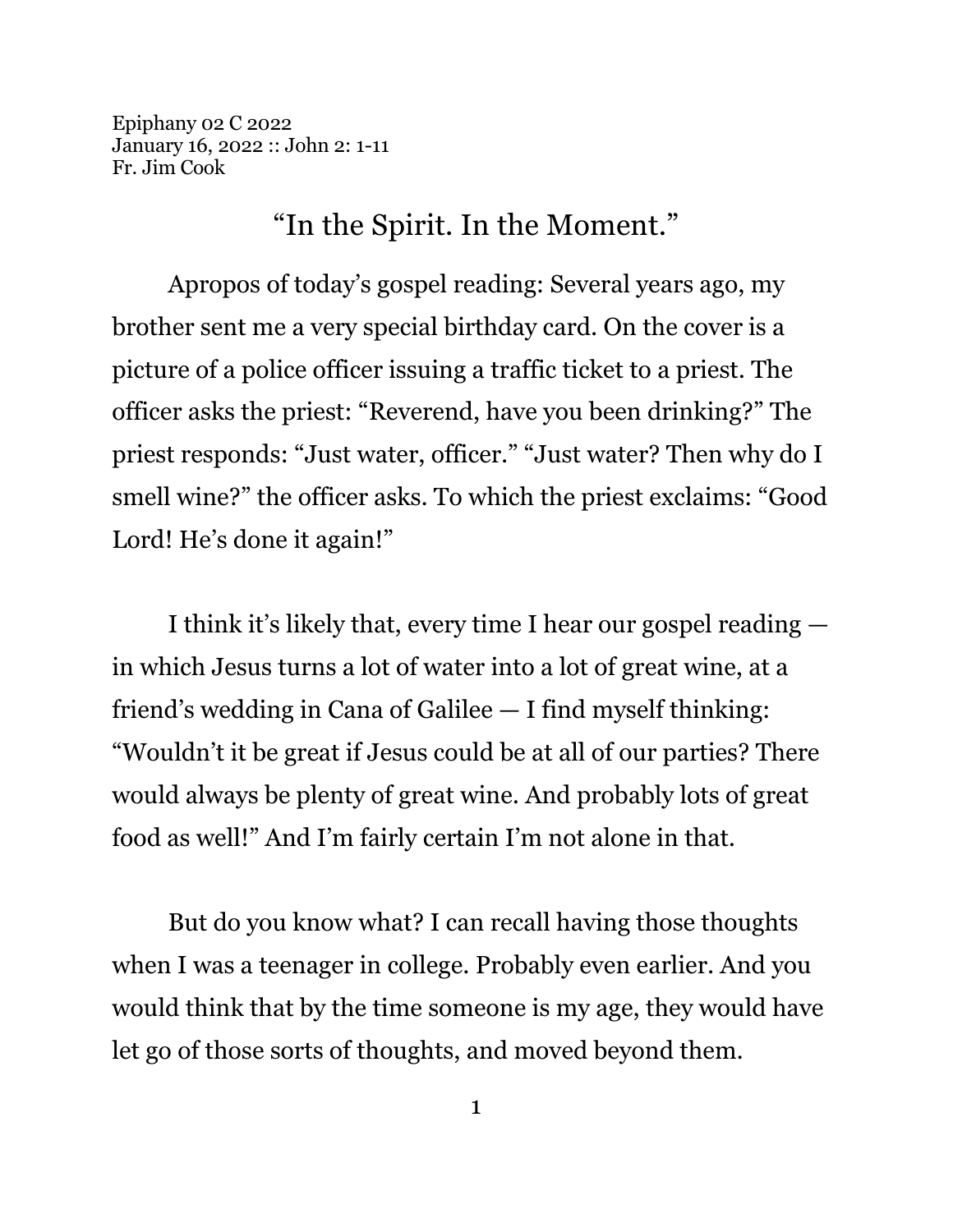But here I am, at 64 years of age — having been ordained for nearly 33 years, and having professed a faith in Jesus Christ for nearly 50 years — and that's *still* my default response? All of which makes me wonder if my faith and vocation have been based on the hope and expectation that God is going to handle the catering?

I'll make another confession: Several years ago, I purchased a Powerball ticket. The payoff was absolutely huge, and I gave in to temptation. Later, when I was sure no one was looking, I made the sign of the cross over it — a really *serious* sign of the cross — and I invoked all of the powers and benefits, designated for someone in my vocation, over that ticket. Obviously that didn't work, because I'm still here. But isn't that just another version of my hoping and expecting God to handle the catering?

And I know I'm not alone in this. I see a lot of people, looking for God to intervene in their lives, in big and dramatic ways. They're looking for the mountaintop experience. They're looking for the dramatic healing. They're looking, in other words, for God to get busy in their lives ... *in the big things*. But mainly in the things that *they* think are important. And while they're doing that, they miss seeing God at work in their lives in the ordinary things.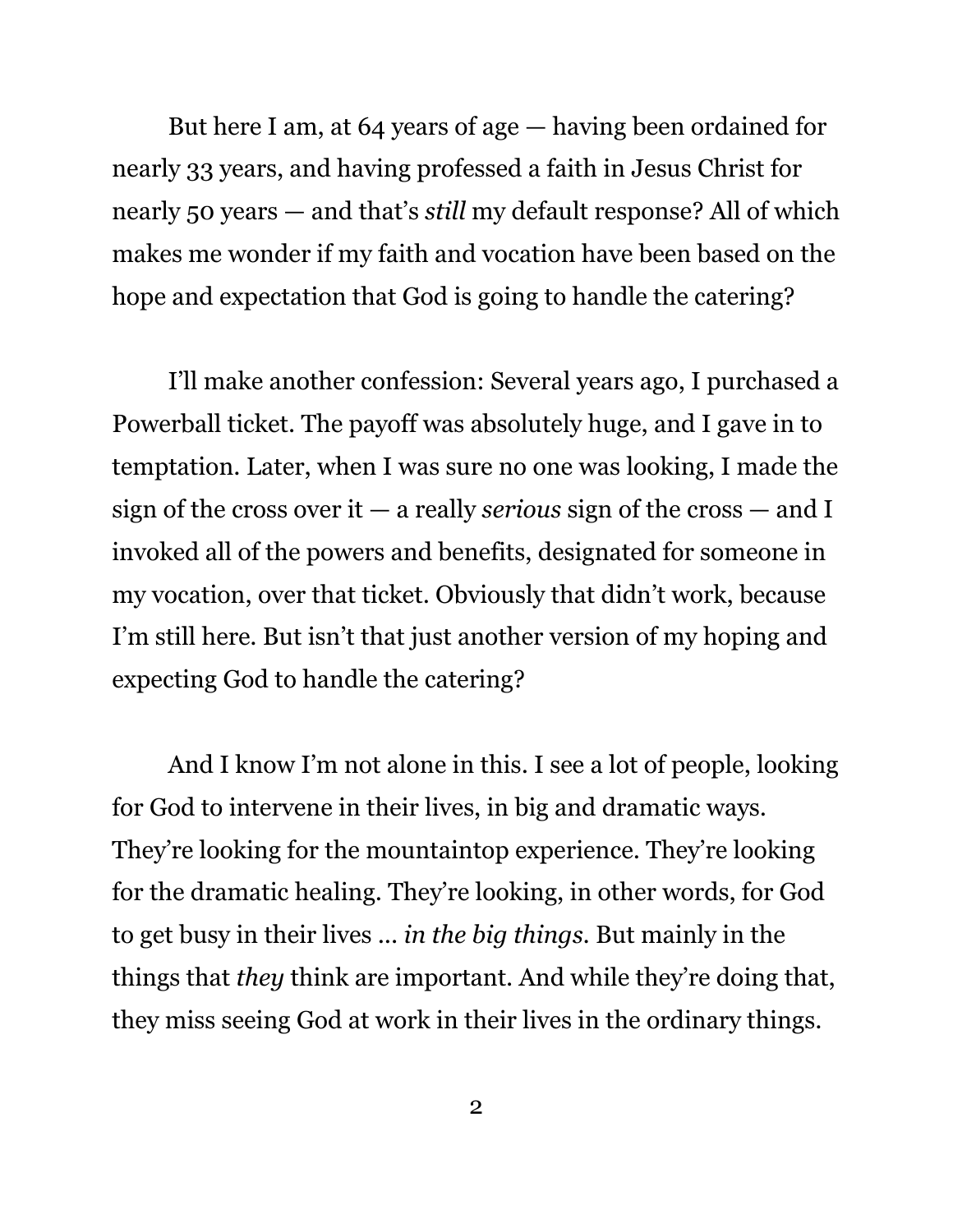In their book entitled *Spiritual Literacy: Reading the Sacred in Everyday Life*, Frederic and Mary Ann Brussat, talk about how we can *learn* to see the sacred and the spiritual in the most common of things and experiences. And they began their book thus:

> "Life is a spiritual adventure. Every day we encounter signs that point to the active presence of [the] Spirit in the world around us. Spiritual literacy is the ability to read the signs written in the texts of our own experiences."

And then, the Brussats provided a list of examples of experiences in which the participants encountered the presence of the Spirit. Here are a few of them. Listen and see if any of them sound like something you might have done, or could do.

> "A group of women gets together once a month to take turns answering one question. They share their deepest concerns and the stories of their lives.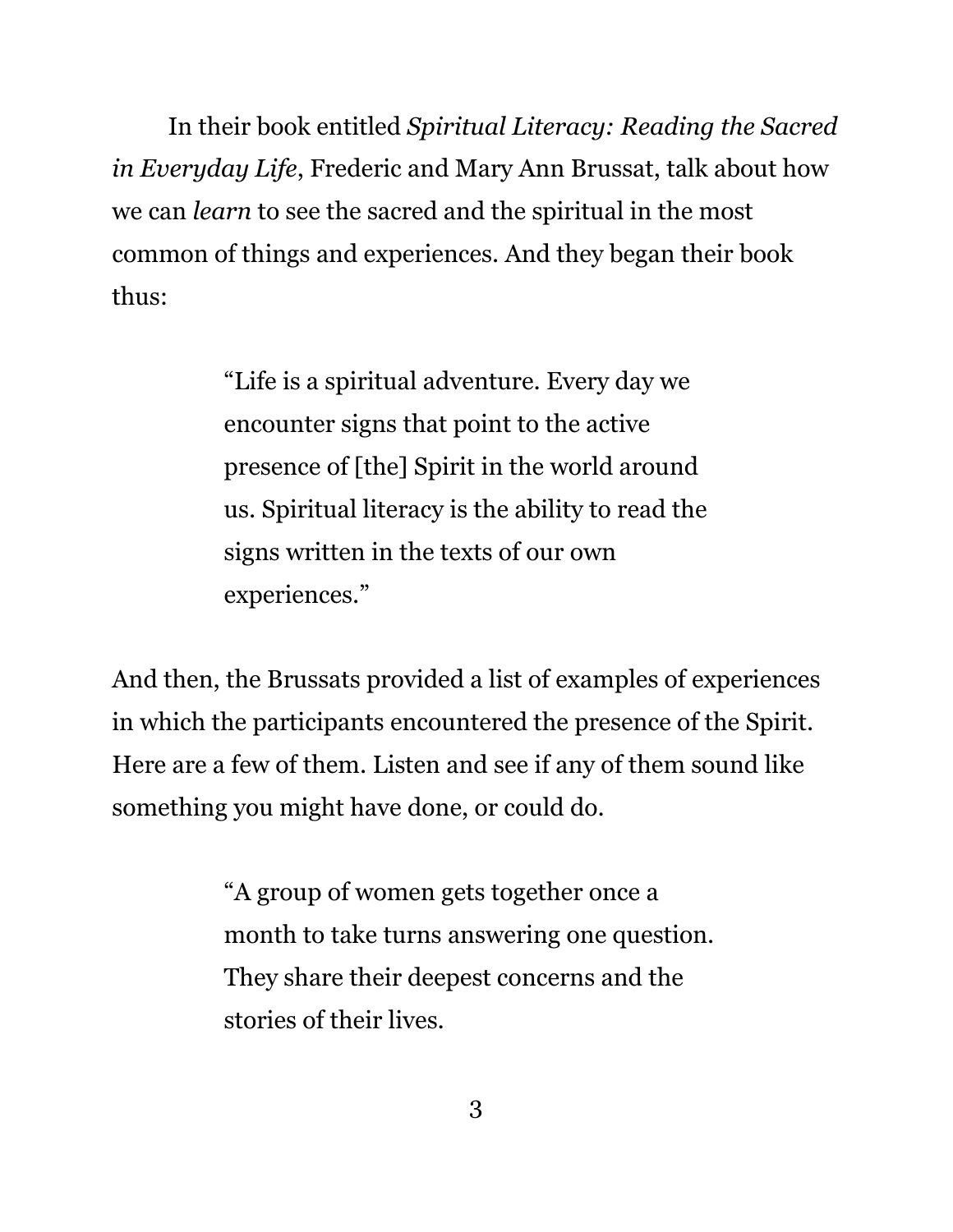"A retired couple comes to the beach every day with their dogs. They carry garbage bags and pick up litter as they walk. They love the beach and make a habit of caring for it.

"A woman teaches in the Sunday school, and serves as an officer of the women's group at her church. Through her daily demonstrations of enthusiasm for church work, she inspires others to become involved.

"A young couple has just had their first child and decides to return to the synagogue. They want their boy to relish his ethnic roots and to experience the practice of Judaism.

"A group of therapists gathers on a weekday afternoon to talk about their night dreams, and to do mental imagery exercises as a way of getting in touch with their inner lives.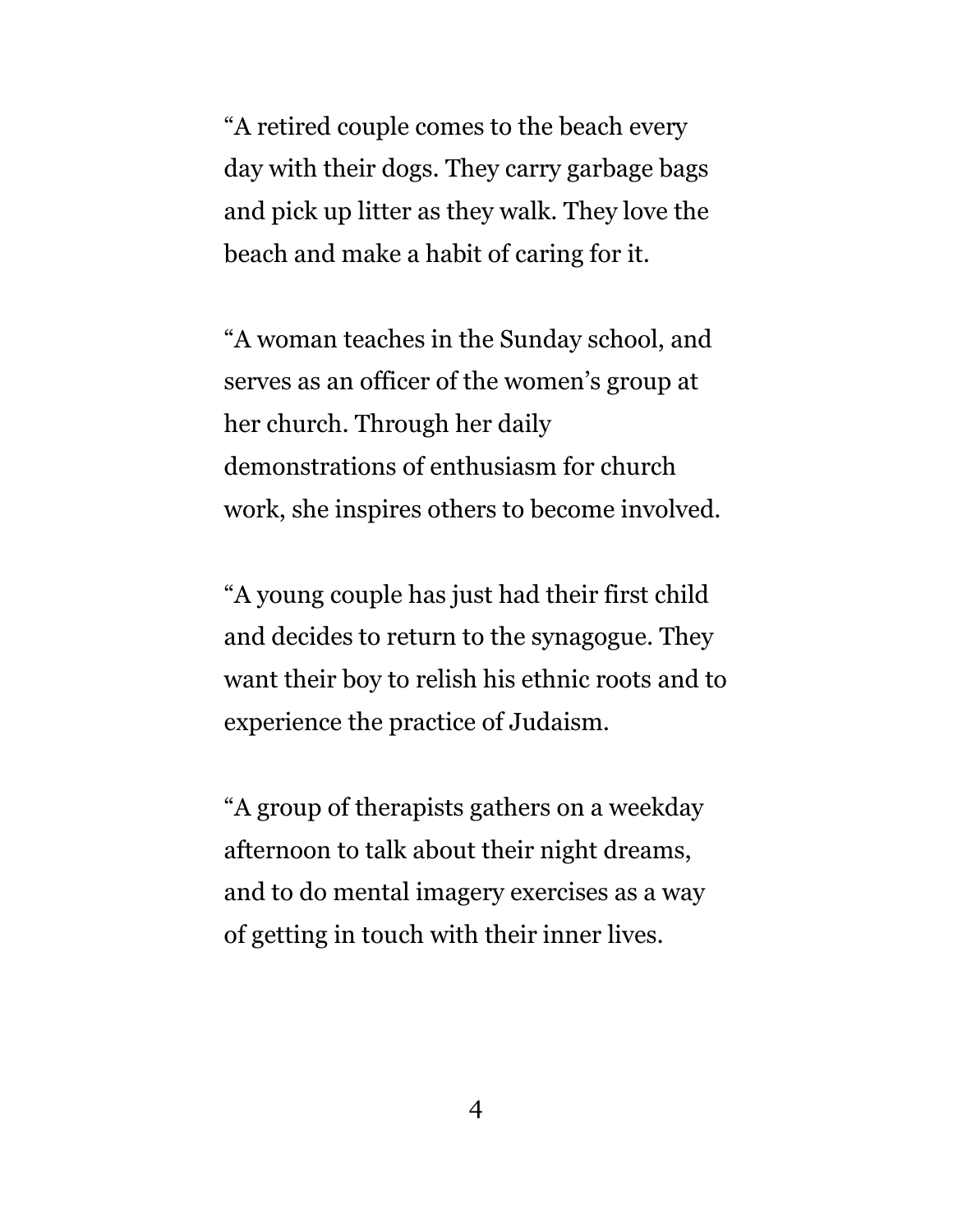"A woman in a stressed-filled job attends yoga class every other day. This combination of bodywork and meditation relaxes and revitalizes her.

And finally,

"A small circle of people meets each month to talk about the story of a movie in relation to the stories of their own lives; they call the process they are going through "soul making."

I think these examples make it pretty clear that even the most ordinary and everyday of activities and experiences can be full of spiritual insight and meaning, *if we take the time to look for it.*

One day, several years ago — and just because we though it would be fun — my family and I hopped into our car and drove to an artist's supply shop. And there we purchased a fifty-pound box of sculptors' clay, and a few simple sculpting tools. We probably spent no more than \$30.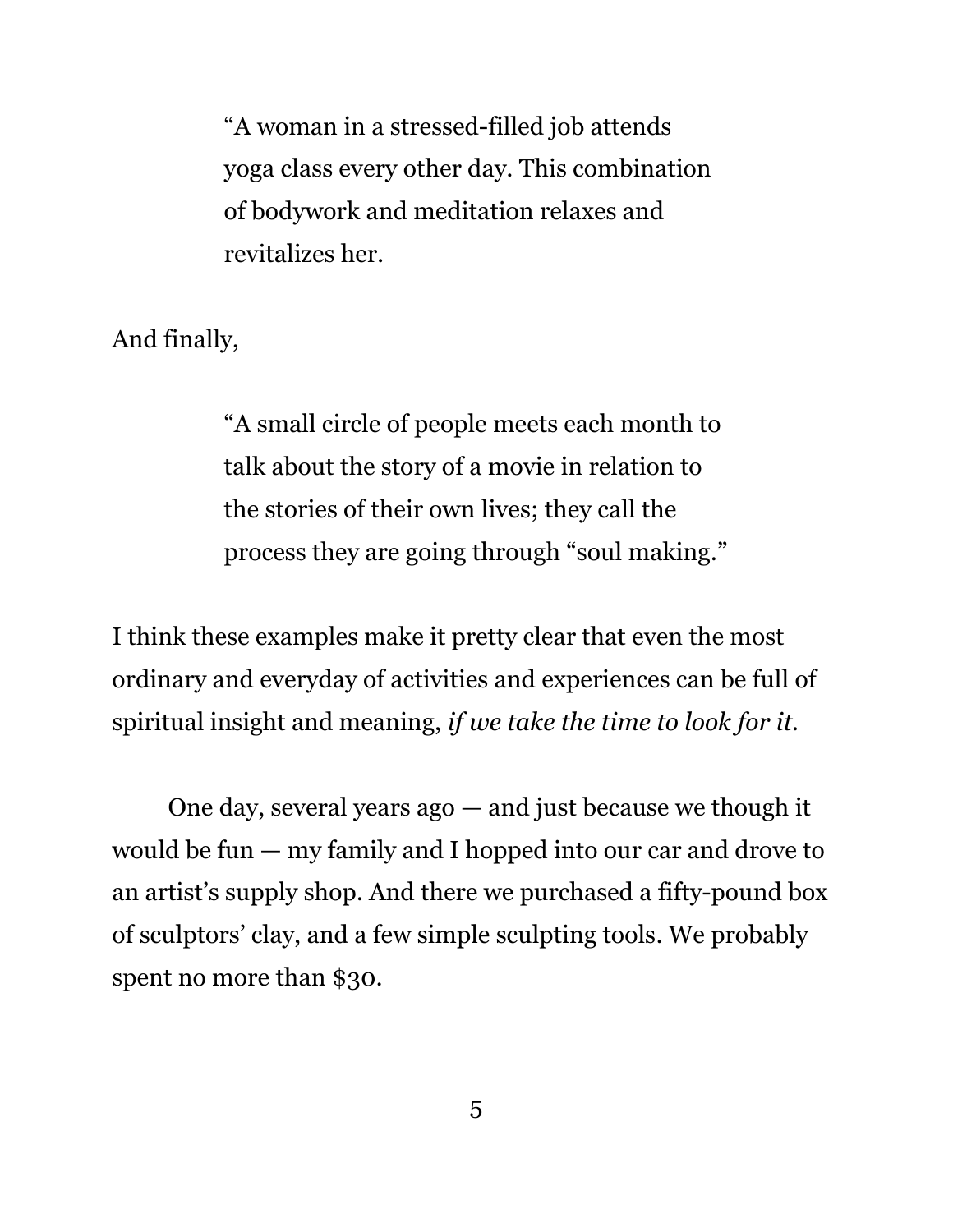When we returned home, we opened the box of clay, and distributed a large chunk to each of the four of us. Laura, Emily and I sat at the kitchen table, and Peggy took a tray-table into the living room. We put on some music, and as each of us worked at our chunks of clay, we talked about different things.

At first, I found that I was anxious about how my piece of sculpture would turn out — I had been *trying* to fashion it into the shape of a dog's head — but I made myself focus on the *process* of working the clay, and on how good it felt to mold and shape it.

At some point, something really remarkable happened. I looked up from my lump of clay, I looked at my daughters, across the table from me; and then at my wife, clearly visible in the next room; and I heard the music we were playing; and I felt the damp clay in my hands; and at that moment ... I felt full. Full of the Spirit. Full of joy. Full of peace. It was a small moment, and it passed quickly as I returned my attention to the clay in front of me. But it was real!

But in that moment, because I was able to focus on that moment, it became clear that God was near, that God wanted me